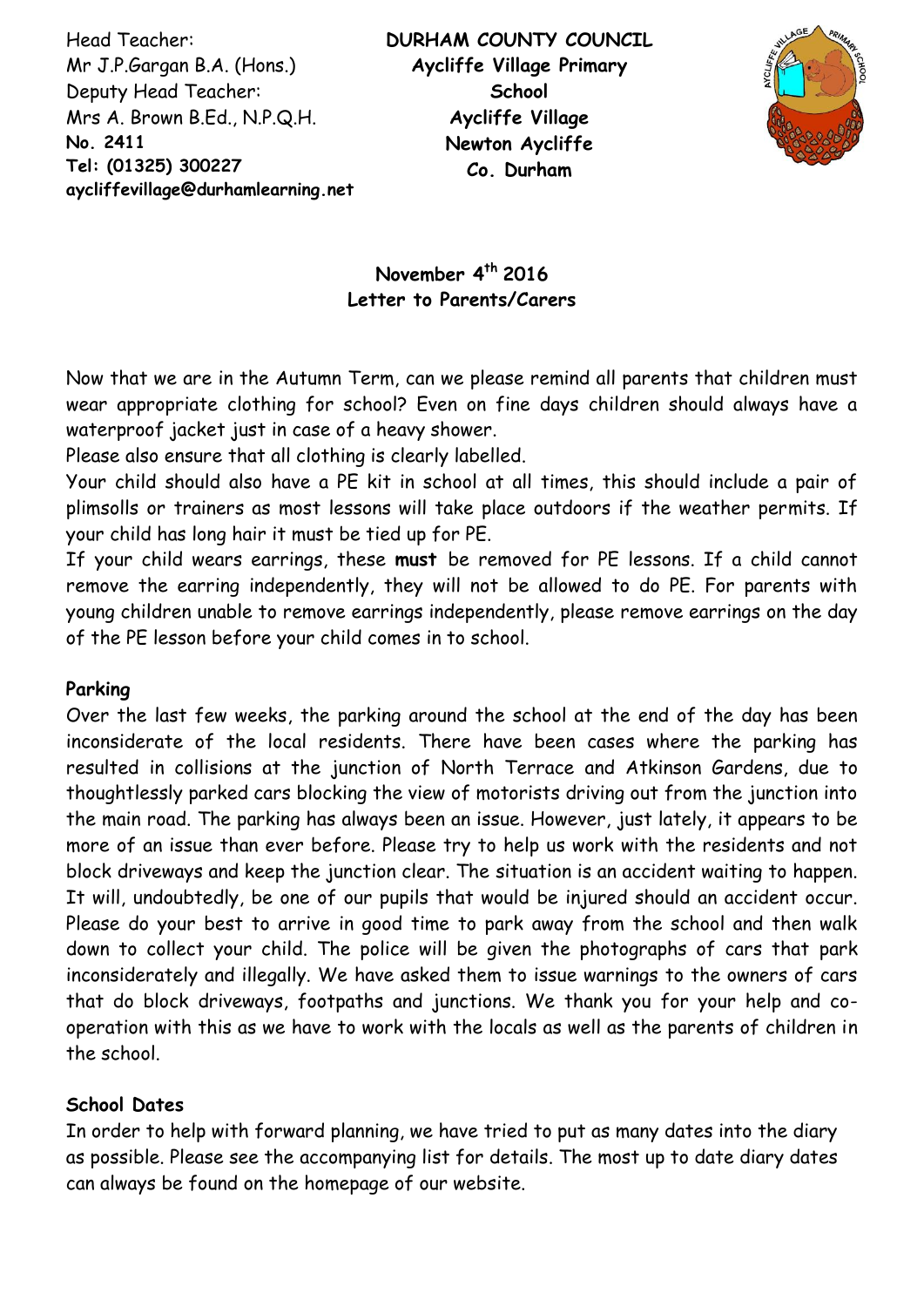# **Children in Need**

As usual, we will be fundraising for Children in Need this year on Friday, 18<sup>th</sup> November. The pupils are invited to wear something spotty for a donation of  $£1$ , this could be a scarf, headband, face paint or Pudsey ears!

Normal school uniform must also be worn. Thank you for your support.

#### **Shoe Box Appeal**

This year we are taking part in the Samaritan Shoe Box appeal, a separate leaflet has been handed out with more information.

#### **Tempest**

Can we please have all photograph orders in by no later than Friday, 11<sup>th</sup> November?

# **Open Afternoon**

Thank you to all of you that were able to attend the Reading Afternoon earlier this week. It was a great success and we have had many positive comments about it.

# **Bags 2 School**

All bags should be retuned on the morning of Friday  $11<sup>th</sup>$  November to the school car park area. Please don't return before this date as we are unable to store them in school.

# **Easy Fundraising**

Now that lots of you may be shopping on line for Christmas, may I remind you of the fundraising scheme that could raise much needed funds for the school. Please see the attached letter from Mrs Vest.

# **Christmas Lunch**

We will be having Christmas Lunch on Wednesday 14<sup>th</sup> December. If your child normally has a packed lunch and would like a school meal on this day, then please complete and return the attached slip by no later than Friday 2<sup>nd</sup> December.

**The cost of this meal is £2 and payment must be made via your ParentPay account before Monday 12th December.** 

# **Staff Changes**

Miss Bradley has now returned to work after her Maternity Leave. She is working alongside Mrs Johnson in the Early Years Class.

# **Parent View – Ofsted Website**

As a school, we like to seek the views of parents throughout the year so that we can work together to make life at Aycliffe Village as enjoyable and fulfilling as possible for our pupils. Ofsted have set up a forum for parents to have their say about their opinions of their child's school. I would like to encourage as many parents as possible to complete this online questionnaire each academic year, which will only take a couple of minutes to do. It will give us useful feedback. All responses are anonymous. To go to the questionnaire please visit:

https://parentview.ofsted.gov.uk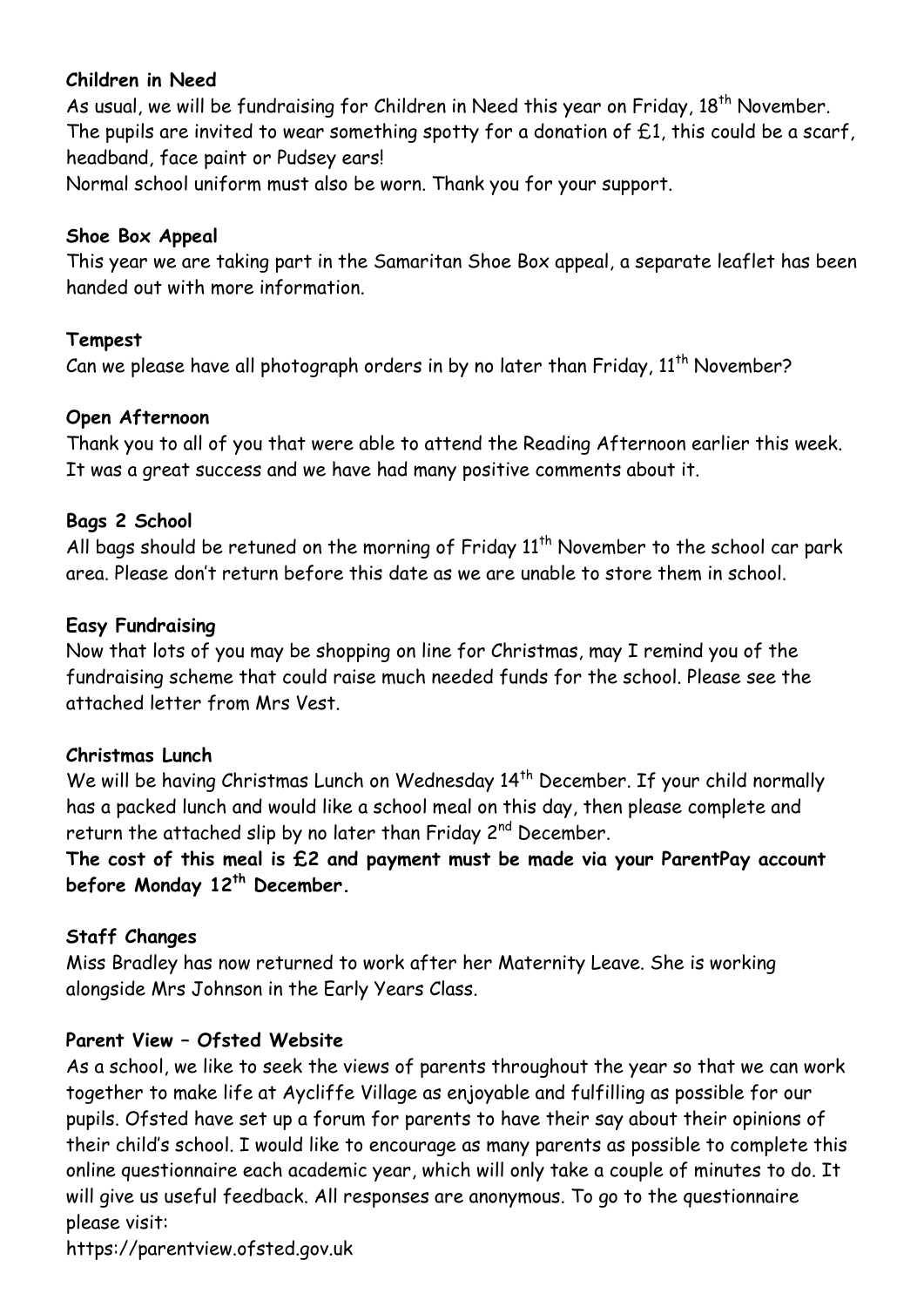#### **Christmas Decorations**

Our tired old Christmas decorations were sent for recycling last Christmas, so we are in need of baubles, tinsel and lights for our tree. If you are replacing your decorations this year we are willing to take your unwanted ones off your hands!! Please leave at the school office before the end of the month. Thank you.

#### **Christmas Cards**

This year, the staff have decided to not send each other a card and instead we have selected The Great North Air Ambulance as our chosen charity. Our Christmas wishes will be made by signing a card in Reception and donating to this very worthy cause. If anyone wishes to join us you are more than welcome.

#### **Community Links**

As usual, if anyone would like to discuss any of the issues raised here, with me or any member of staff, please don't hesitate to contact us.

Yours sincerely,

Mr J.P. Gargan. Head teacher

# **Christmas Lunch order for Wednesday 14th December**

Name of child

I will arrange pay  $E2$  to my ParentPay account before Monday  $12^{TH}$  December.

 $\sim$  . The contract of the contract of the contract of the contract of the contract of the contract of the contract of

 $\sim$  . The contract of the contract of the contract of the contract of the contract of the contract of the contract of

| Signed | parent/carer |  |
|--------|--------------|--|
|--------|--------------|--|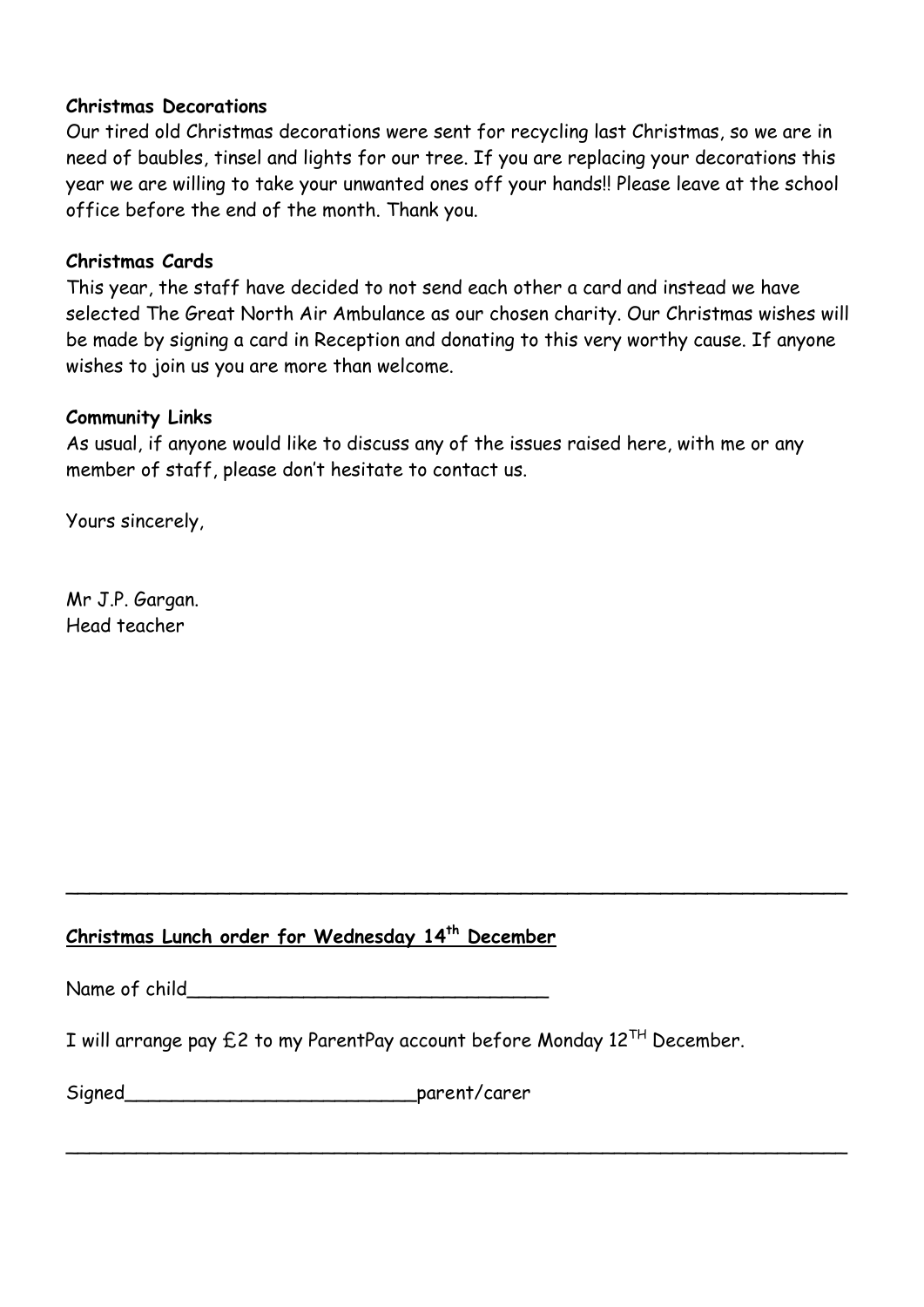# **Dates for your Diary**

| Date                        | Event                                               | Time          | Place        |
|-----------------------------|-----------------------------------------------------|---------------|--------------|
| November                    |                                                     |               |              |
| Friday 4 <sup>th</sup>      | Y1/2/3 Flu vaccinations                             | Morning       | Hall         |
| Monday 7 <sup>th</sup>      | Parents Afternoon                                   |               |              |
| Tuesday 8 <sup>th</sup>     | Y5/6 Sportshall Athletics*                          | 9.30-12.00    | NALC         |
| Wednesday 9 <sup>th</sup>   | PTA Meeting                                         | 7pm           | Hall         |
| Friday $11^{\overline{th}}$ | Bags 2 School Collection day                        | 9am           | Car park     |
| Monday 14th                 | Anti- Bullying Week                                 |               |              |
| Tuesday 22nd                | <b>Y2 Multiskills</b>                               | 9.30-11.30    | <b>SCC</b>   |
| Thursday 24th               | School Closes                                       |               |              |
| Friday 25 <sup>th</sup>     | School Closed - Staff Training                      |               |              |
| Monday 28 <sup>th</sup>     | School Re-opens                                     |               |              |
| Tuesday 29th                | <b>Y2 Gym Festival</b>                              | 10.00-12.00   | SD Gym       |
| December                    |                                                     |               |              |
| Thursday 1st                | Reception & KS1 Pantomime                           | 10.00         | Gala Theatre |
| Thursday 1st                | PTA Christmas Fayre                                 | $6pm - 8pm$   | Hall         |
| Tuesday 6 <sup>th</sup>     | KS1 Christmas Play $(1st$ performance for           | 09.30         | Hall         |
|                             | parents/carers of children in Year R)               |               |              |
| Wednesday 7 <sup>th</sup>   | KS1 Christmas Play (2 <sup>nd</sup> performance for | 13.30         | Hall         |
|                             | parents/carers of children in Year 1)               |               |              |
| Thursday 8th                | KS1 Christmas Play (3rd performance for             | 09.30         | Hall         |
|                             | parents/carers of children in Year 2)               |               |              |
| Tuesday 13th                | KS1 Christmas Party                                 | 13.30pm       | Hall         |
| Tuesday 13 <sup>th</sup>    | Rotary Club Carol Concert*                          | 13.00-14.30   | NALC         |
| Wednesday 14 <sup>th</sup>  | Christmas Lunch                                     | 12.00 - 13.00 | Hall         |
| Wednesday 14 <sup>th</sup>  | Y5/6 Christmas Party                                | 13.30         | Hall         |
| Thursday 15 <sup>th</sup>   | Y3/4 Christmas Party                                | 13.30         | Hall         |
| Thursday 15th               | Christmas Carol Concert - parents &                 | 09.30         | St. Andrew's |
|                             | carers warmly invited (Rec & KS1)                   |               | Church       |
| Thursday 15 <sup>th</sup>   | PTA Christmas Disco                                 | 6.30pm        | Hall         |
| Friday 16 <sup>th</sup>     | Christmas Carol Concert - parents &                 | 09.30         | St. Andrew's |
|                             | carers warmly invited (KS2)                         |               | Church       |
| Friday 16 <sup>th</sup>     | School Closes - Christmas Holidays                  |               |              |
|                             |                                                     |               |              |
| January 2017                |                                                     |               |              |
| Tuesday 3rd                 | School Closed - Staff Training                      |               |              |
| Wednesday 4th               | School Re-opens                                     |               |              |
| February                    |                                                     |               |              |
| Friday 17 <sup>th</sup>     | School Closes - Half Term                           |               |              |
| Monday 27 <sup>th</sup>     | School Re-opens                                     |               |              |
| March                       |                                                     |               |              |